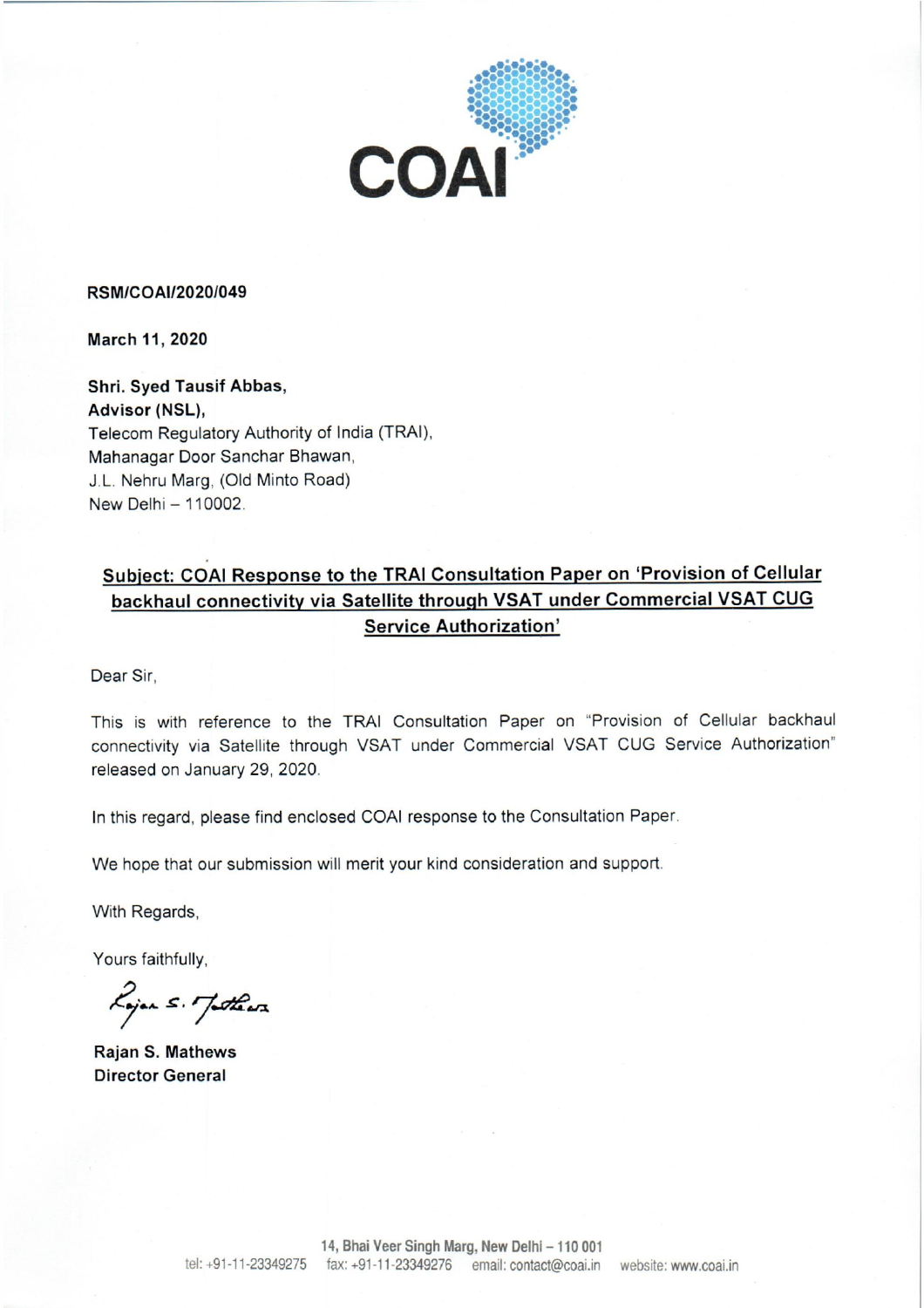

# **Response to the TRAI Consultation Paper on 'Provision of Cellular backhaul connectivity via Satellite through VSAT under Commercial VSAT CUG Service Authorization' released on January 29, 2020**

At the outset, COAI welcomes the opportunity to comment on the TRAI Consultation Paper on 'Provision of Cellular backhaul connectivity via Satellite through VSAT under Commercial VSAT CUG Service Authorization'.

We would like to make the following submissions on the issues raised by TRAI in the consultation paper:

**Q1. Keeping in view the connectivity requirements in remote and difficult areas, should the Commercial VSAT CUG service provider be permitted to provide backhaul connectivity for mobile services and Wi-Fi hotspots via Satellite? Please justify your answer.**

# **COAI Response:**

# **Commercial VSAT CUG providing Backhaul to the mobile services:**

- 1. We are of the view that the Commercial VSAT CUG service provider should be permitted to provide backhaul connectivity for mobile services.
- 2. Commercial VSAT CUG service provider can not only provide the backhaul connectivity for cellular networks effectively but will also help in:
	- a. Bring the competitiveness in providing the capacity and connectivity to backhaul
	- b. Provide connectivity requirements in remote, rural, hilly areas and difficult terrains
	- c. Reduce the cost of establishing the backhaul infrastructure vis-à-vis some of the other backhaul techniques
	- d. Quicker roll out

# **Commercial VSAT CUG providing Backhaul to the Wi-Fi Hotspots:**

3. The Commercial VSAT CUG service providers can provide internet to the end customers provided they also have internet license / UL (ISP Authorization).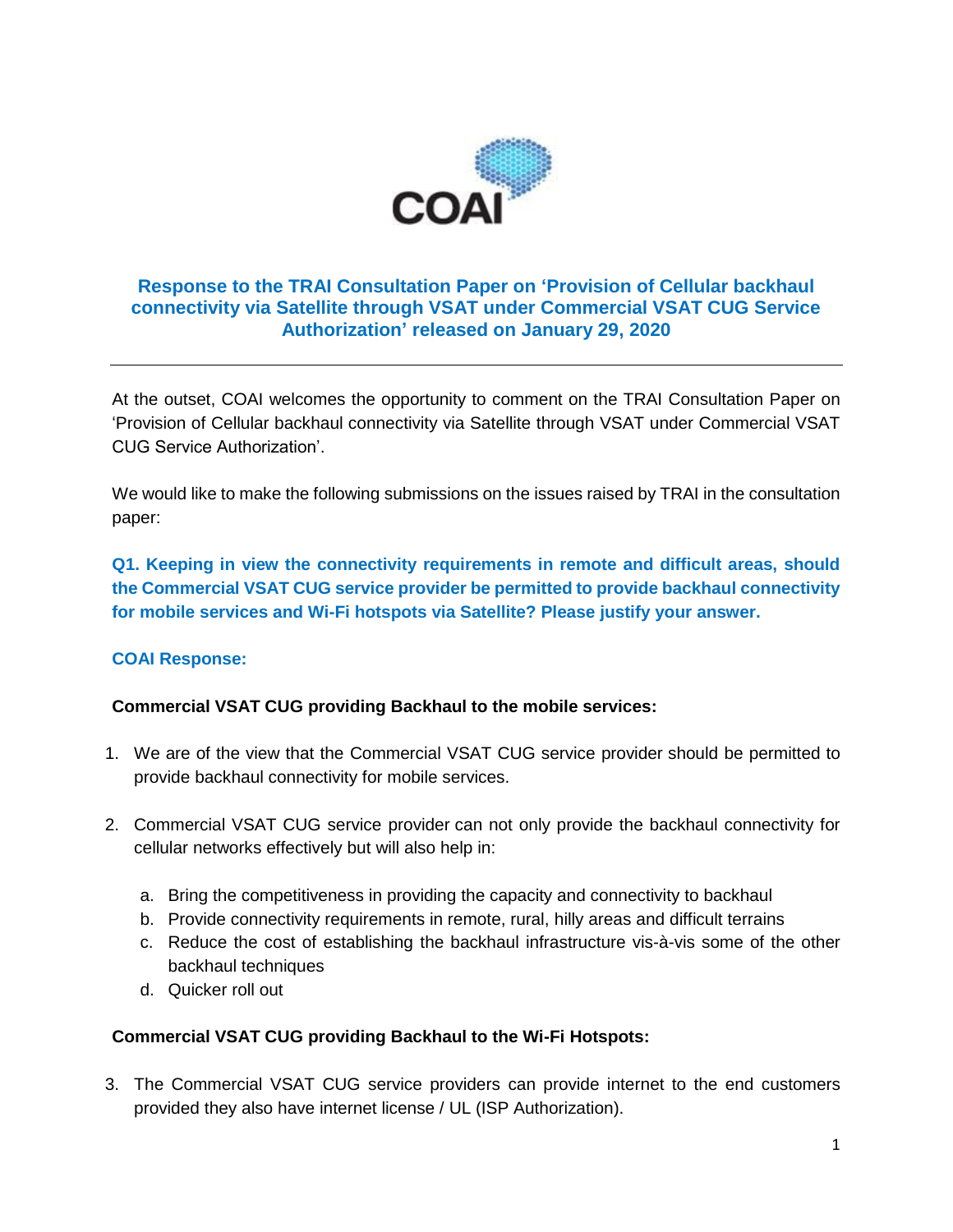- 4. We, therefore, are of the view that the Commercial VSAT CUG service providers can provide internet connectivity to an entity having ISP License and deploying Wi-fi hotspots.
- 5. Hence, there is no pertinent need to allow Commercial VSAT CUG service providers to provide bare backhaul capacity to Wi-fi hotspot providers and the same can be provided as Internet connectivity/ bandwidth to the ISPs provisioning Wi-fi hotspots.

**Q2. Whether the scope of Commercial VSAT CUG Service Authorization be enhanced under both Unified License and UL(VNO) license to enable the provision of the said backhaul connectivity? Please justify your answer.** 

# **COAI Response:**

- 1. Yes, the scope of Commercial VSAT CUG Service Authorization should be enhanced under both Unified License and UL (VNO) license to enable the provision of the backhaul connectivity for mobile services only.
- 2. The scope of the VSAT should be enhanced to the extent of providing the Satellite based Backhaul to the mobile services and the Long-distance carriage rights, granted for NLD, ILD and Access services should not be covered under the scope of this service.

**Q3. Should the licensee having authorization for both Commercial VSAT CUG and NLD services be allowed to share VSAT Hub & VSAT terminals for the purpose of providing authorized services? Please justify your answer.** 

# **COAI Response:**

- 1. We are of the view that the licensee having authorization for both Commercial VSAT CUG and NLD services **be allowed to share VSAT Hub & VSAT terminals for providing authorized services.**
- 2. Currently, licensee having both NLD Service Authorization and Commercial VSAT CUG Service Authorization is not permitted to share the VSAT Hub installed to provide the backhaul bandwidth under the NLD service authorization. Additionally, the VSAT Hub has to be in the same service area where the Main Switching Centre (MSC) is located. As DoT has allowed installation of MSC in any location within India, the said restriction needs to be done away with.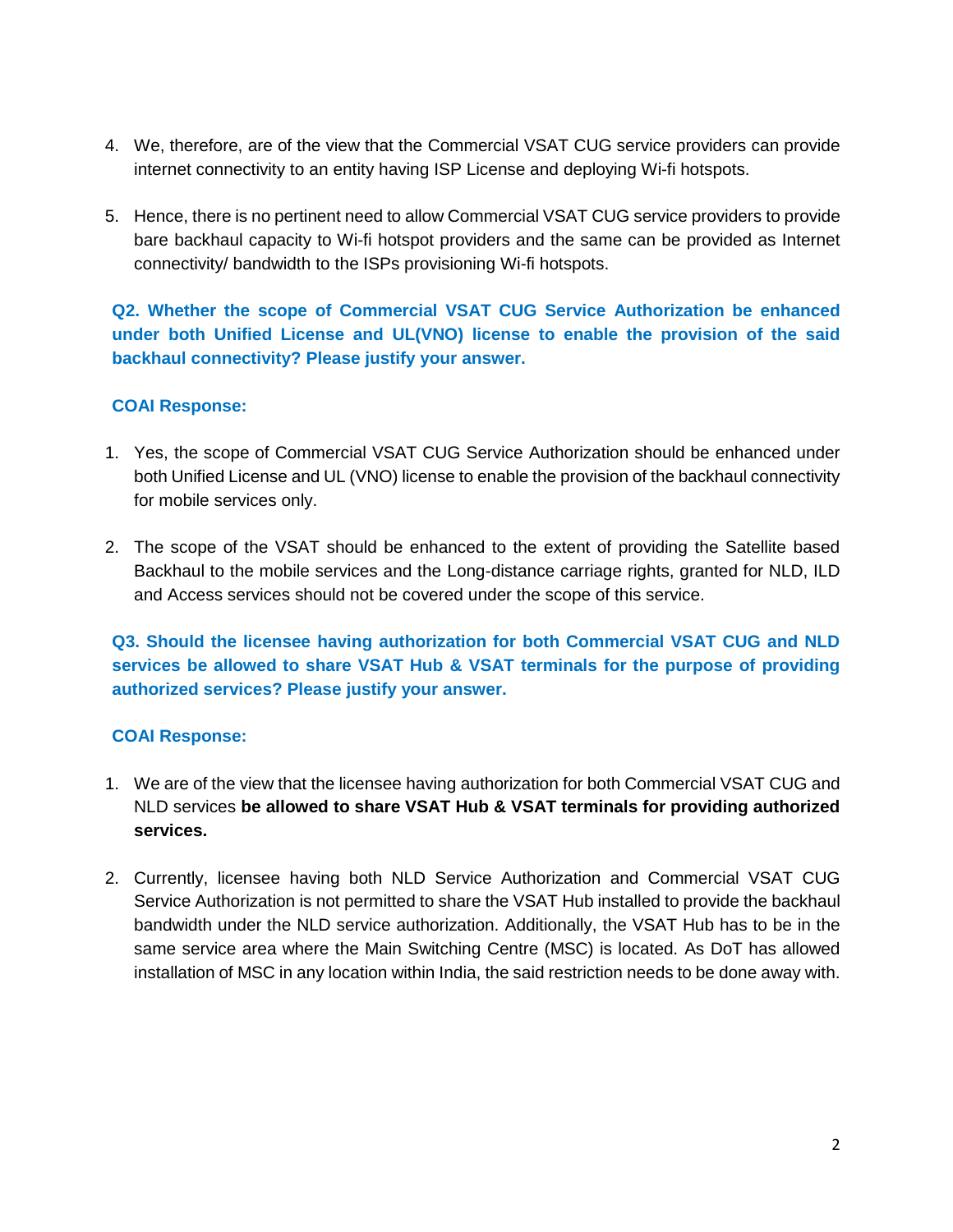**Q4. Whether the licensee should be permitted to share its own active and passive infrastructure for providing various services authorized to it under the other service authorization of UL and/ or other licenses?** 

**[In other words, whether clause 4.3 of Chapter -VIII (Access Service authorization) be made applicable for all other authorizations also]** 

**Is there a need to impose any restrictions? Please enumerate and justify your answer.** 

#### **COAI Response:**

- 1. In this regard, we would like to submit that the licensee should be permitted to share its active and passive infrastructure for providing services authorized to it under the other service authorization of UL and/or other licenses.
- 2. Considering above, we propose that Clause 4.3 of Chapter VIII (Access Service Authorization) should be extended to all other authorizations also.
- 3. Accordingly, the regime of pass-through charges for admissibility of deductions from Gross Revenue for the levy of LF & SUC be reviewed and all kind of payments (either fixed or variable) made for any telecom input resource by one TSP (Licensee) to another TSP (Licensee) should be allowed as a deduction to the former.

**Q5. Whether formula-based spectrum charging mechanism for VSAT services in NLD/Access license is adequate and appropriate? If not, whether spectrum charging for VSAT services in NLD/Access service license should be made on AGR basis instead of existing formula basis mechanism? Whether it will require accounting/ revenue separation for satellite based VSAT services under NLD/Access license? Please elaborate and provide proper justification.** 

#### **COAI Response:**

- 1. We are of the view that the Formula based spectrum charges for VSAT services provided under NLD/ Access Authorization are exorbitant and not be appropriate**.** Hence, formulabased charges should be done away with**.**
- 2. To have equity across different license, WPC spectrum charges for VSAT services in NLD/ Access License should be charged at a percentage of AGR from the provision of the VSAT services instead of existing formula-based mechanism.
- 3. We are of the view that the AGR based spectrum charge for the VSAT services, provided under NLD/ Access Authorization, will require due accounting/revenue segregation to record separately revenue from the provision of VSAT services under NLD/Access License.